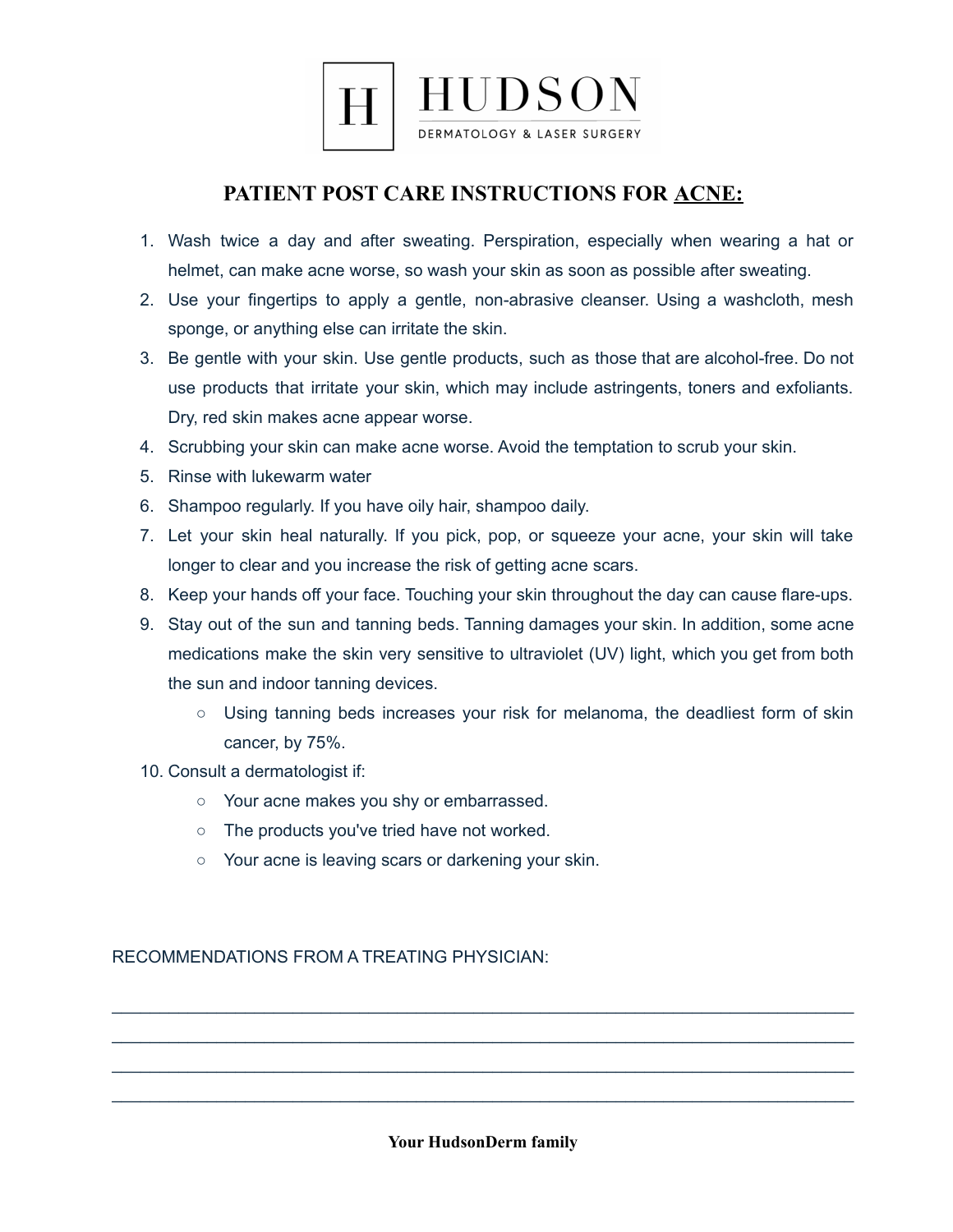

## **PATIENT POST CARE INSTRUCTIONS FOR PSORIASIS:**

- 1. Try to avoid skin injuries, such as nicks, cuts, and bug bites.
- 2. Do not get a sunburn. Even a mild sunburn can worsen existing psoriasis and cause new psoriasis to form.
- 3. Treat your psoriasis. One of the most effective ways to stop the itch is to treat psoriasis. When the psoriasis clears, the itch usually disappears.
- 4. Try not to scratch. Scratching tends to worsen psoriasis. To alleviate the itch, dermatologists recommend the following:
	- Apply a cold compress.
	- Apply medication as directed by your dermatologist to your skin until the psoriasis clears.
	- Moisturize every day. For best results, use a lotion during the day. In addition, apply a cream or ointment before you go to bed.

RECOMMENDATIONS FROM A TREATING PHYSICIAN:

\_\_\_\_\_\_\_\_\_\_\_\_\_\_\_\_\_\_\_\_\_\_\_\_\_\_\_\_\_\_\_\_\_\_\_\_\_\_\_\_\_\_\_\_\_\_\_\_\_\_\_\_\_\_\_\_\_\_\_\_\_\_\_\_\_\_\_\_\_\_\_\_\_\_\_\_\_\_

\_\_\_\_\_\_\_\_\_\_\_\_\_\_\_\_\_\_\_\_\_\_\_\_\_\_\_\_\_\_\_\_\_\_\_\_\_\_\_\_\_\_\_\_\_\_\_\_\_\_\_\_\_\_\_\_\_\_\_\_\_\_\_\_\_\_\_\_\_\_\_\_\_\_\_\_\_\_ \_\_\_\_\_\_\_\_\_\_\_\_\_\_\_\_\_\_\_\_\_\_\_\_\_\_\_\_\_\_\_\_\_\_\_\_\_\_\_\_\_\_\_\_\_\_\_\_\_\_\_\_\_\_\_\_\_\_\_\_\_\_\_\_\_\_\_\_\_\_\_\_\_\_\_\_\_\_